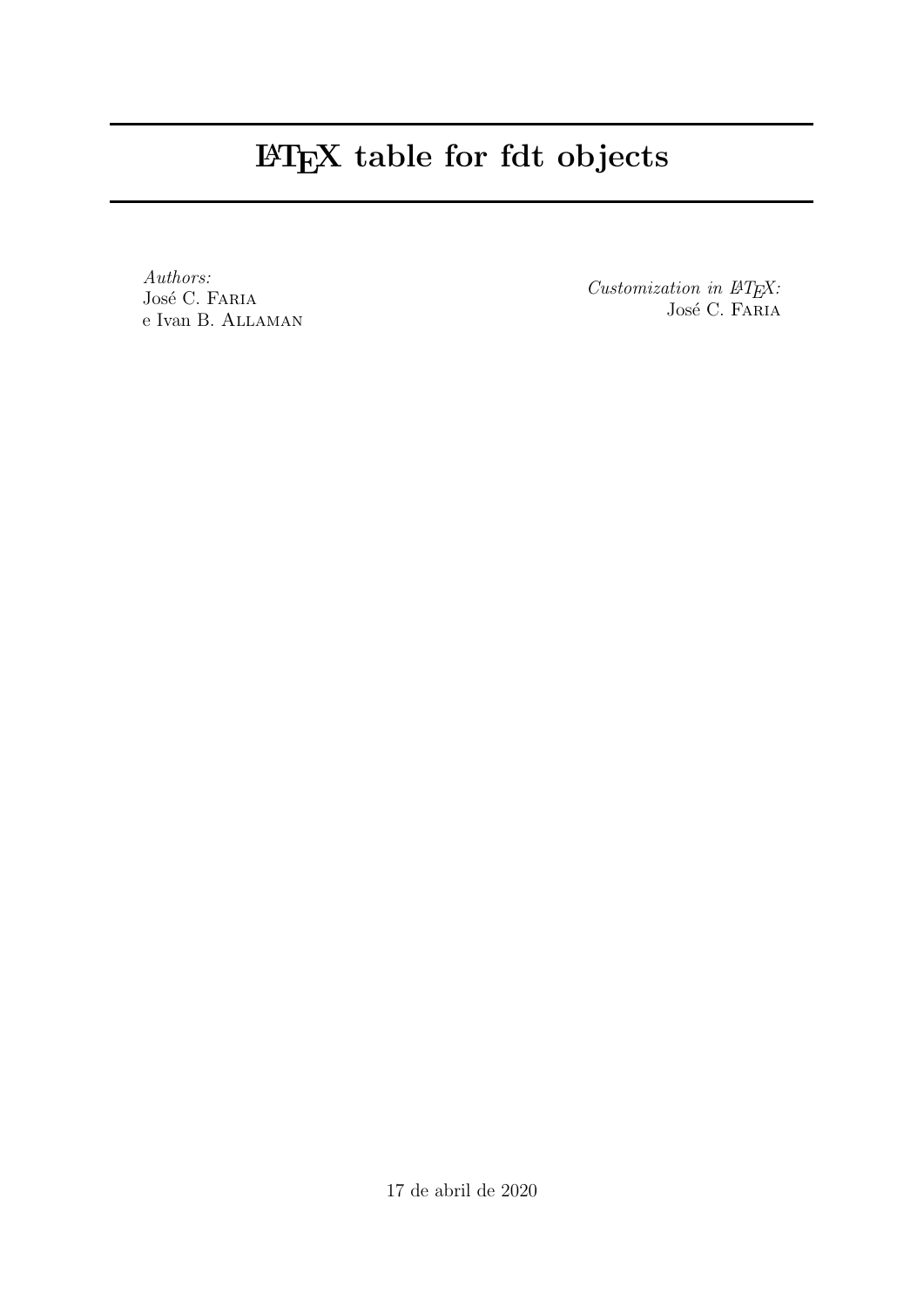To elaborate a simple table.

```
> library(fdth)
> library(xtable)
> t1 <- fdt(rnorm(n=1e3,
+ mean=10,
+ sd=2),
+ x.round=3)
> t1x \leftarrow xtable(t1)
> t1x
```

|    | Class limits            | f   | rf   | $\mathrm{rf}(\setminus\%)$ | сf      | $cf(\langle \% \rangle$ |
|----|-------------------------|-----|------|----------------------------|---------|-------------------------|
|    | $$[3.9837,5.3224)$ \$   | 11  | 0.01 | 1.10                       | 11.00   | 1.10                    |
| 2  | $$[5.3224, 6.6611)$ \$  | 32  | 0.03 | 3.20                       | 43.00   | 4.30                    |
| 3  | $$[6.6611, 7.9998)$ \$  | 104 | 0.10 | 10.40                      | 147.00  | 14.70                   |
| 4  | $[7.9998, 9.3386)$ \$   | 191 | 0.19 | 19.10                      | 338.00  | 33.80                   |
| 5  | $$[9.3386, 10.677)$ \$  | 279 | 0.28 | 27.90                      | 617.00  | 61.70                   |
| 6  | $$[10.677, 12.016)$ \$  | 223 | 0.22 | 22.30                      | 840.00  | 84.00                   |
| 7  | $$[12.016, 13.355)$ \$  | 106 | 0.11 | 10.60                      | 946.00  | 94.60                   |
| 8  | $$[13.355, 14.693)$ \$  | 36  | 0.04 | 3.60                       | 982.00  | 98.20                   |
| 9  | $$[14.693, 16.032)$$ \$ | 16  | 0.02 | 1.60                       | 998.00  | 99.80                   |
| 10 | $$[16.032, 17.371)$ \$  | 1   | 0.00 | 0.10                       | 999.00  | 99.90                   |
| 11 | $$[17.371, 18.71)$ \$   |     | 0.00 | 0.10                       | 1000.00 | 100.00                  |

The default is not good. Let's use the print function.

## $> print(t1x,$

- + include.rownames=FALSE,
- + sanitize.text.function =  $function(x){x}$ )

| Class limits     | f   | rf   | $\mathrm{rf}(\%)$ | сf      | $cf(\%)$ |
|------------------|-----|------|-------------------|---------|----------|
| [3.9837, 5.3224] | 11  | 0.01 | 1.10              | 11.00   | 1.10     |
| [5.3224, 6.6611] | 32  | 0.03 | 3.20              | 43.00   | 4.30     |
| [6.6611, 7.9998] | 104 | 0.10 | 10.40             | 147.00  | 14.70    |
| (7.9998, 9.3386) | 191 | 0.19 | 19.10             | 338.00  | 33.80    |
| [9.3386, 10.677] | 279 | 0.28 | 27.90             | 617.00  | 61.70    |
| [10.677, 12.016] | 223 | 0.22 | 22.30             | 840.00  | 84.00    |
| [12.016, 13.355] | 106 | 0.11 | 10.60             | 946.00  | 94.60    |
| [13.355, 14.693] | 36  | 0.04 | 3.60              | 982.00  | 98.20    |
| [14.693, 16.032] | 16  | 0.02 | 1.60              | 998.00  | 99.80    |
| [16.032, 17.371] | 1   | 0.00 | 0.10              | 999.00  | 99.90    |
| [17.371, 18.71)  | 1   | 0.00 | 0.10              | 1000.00 | 100.00   |

It's very good!

Substitute [ and ) by  $\dashv\!\!\!$  .

```
> newclass <- gsub("[$\\\\[\\\\)$]","",t1x[,1],perl=TRUE)
> t3x \leftarrow t1x
> t3x[,1] <- newclass
> print (t3x,
+ include.rownames=FALSE,
+ sanitize.text.function = function(x)gsub(",",
+ "$\\\\dashv$",
+ x),
+ table.placement='H')
```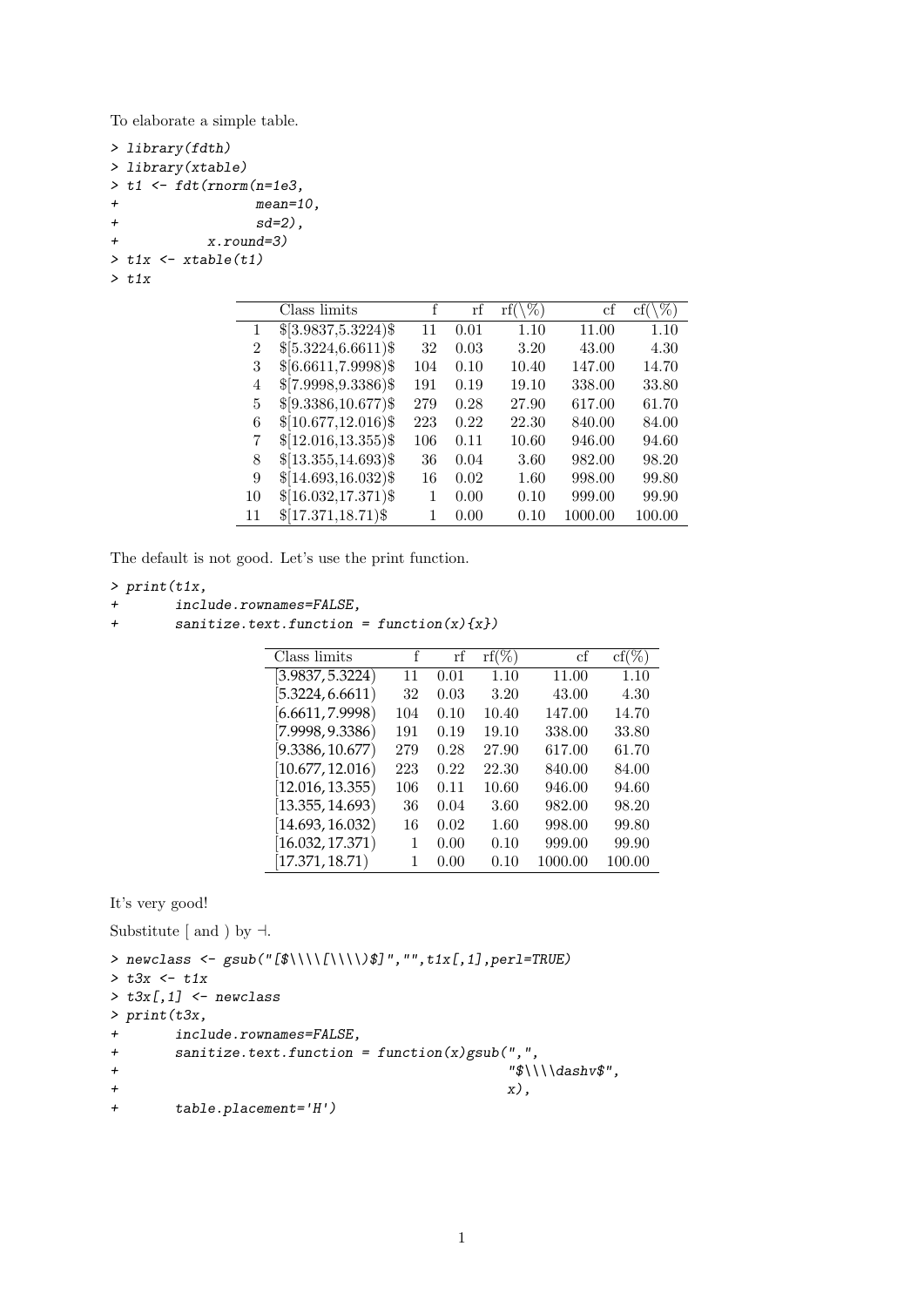| Class limits      | f   | rf   | $\mathrm{rf}(\%)$ | cf      | $cf(\%)$ |
|-------------------|-----|------|-------------------|---------|----------|
| $3.9837 - 5.3224$ | 11  | 0.01 | 1.10              | 11.00   | 1.10     |
| $5.3224 - 6.6611$ | 32  | 0.03 | 3.20              | 43.00   | 4.30     |
| $6.6611 - 7.9998$ | 104 | 0.10 | 10.40             | 147.00  | 14.70    |
| 7.9998-9.3386     | 191 | 0.19 | 19.10             | 338.00  | 33.80    |
| $9.3386 - 10.677$ | 279 | 0.28 | 27.90             | 617.00  | 61.70    |
| $10.677 - 12.016$ | 223 | 0.22 | 22.30             | 840.00  | 84.00    |
| $12.016 - 13.355$ | 106 | 0.11 | 10.60             | 946.00  | 94.60    |
| $13.355 - 14.693$ | 36  | 0.04 | 3.60              | 982.00  | 98.20    |
| 14.693 - 16.032   | 16  | 0.02 | 1.60              | 998.00  | 99.80    |
| 16.032-17.371     | 1   | 0.00 | 0.10              | 999.00  | 99.90    |
| 17.371 - 18.71    | 1   | 0.00 | 0.10              | 1000.00 | 100.00   |

Standardizing the class limits to two decimal places.

```
> clim <- t1$table[1]
> clim1 <- sapply(clim,
+ as.character)
> right <- t1$breaks[4]
> pattern='%05.2f'
> clim2 <- make.fdt.format.classes(clim1,
+ right,
+ pattern)
> clim3 \leftarrow sapply(clim2, function(x) paste0("$", x, "$")> t4x < - t1x> t4x[,1] < - \text{clim}3> print(t4x,+ include.rownames=FALSE,
+ sanitize.text.function = function(x){x})
```

| Class limits               | f   | rf   | $\mathrm{rf}(\%)$ | сf      | $cf(\%)$ |
|----------------------------|-----|------|-------------------|---------|----------|
| [03.98, 05.32)             | 11  | 0.01 | 1.10              | 11.00   | 1.10     |
| [05.32, 06.66]             | 32  | 0.03 | 3.20              | 43.00   | 4.30     |
| [06.66, 08.00)             | 104 | 0.10 | 10.40             | 147.00  | 14.70    |
| [08.00, 09.34)             | 191 | 0.19 | 19.10             | 338.00  | 33.80    |
| [09.34, 10.68)             | 279 | 0.28 | 27.90             | 617.00  | 61.70    |
| [10.68, 12.02]             | 223 | 0.22 | 22.30             | 840.00  | 84.00    |
| [12.02, 13.36]             | 106 | 0.11 | 10.60             | 946.00  | 94.60    |
| [13.36, 14.69]             | 36  | 0.04 | 3.60              | 982.00  | 98.20    |
| [14.69, 16.03]             | 16  | 0.02 | 1.60              | 998.00  | 99.80    |
| [16.03, 17.37)             | 1   | 0.00 | 0.10              | 999.00  | 99.90    |
| $\left[17.37,18.71\right]$ |     | 0.00 | 0.10              | 1000.00 | 100.00   |

To objects of the "fdt.multiple"class.

```
> t5 < - fdt(iris,+ by='Species')
> attr(t5, "subheadings") \leq paste0("Variable = ",
+ names(t5))
> print(xtable(t5),
+ table.placement='H')
```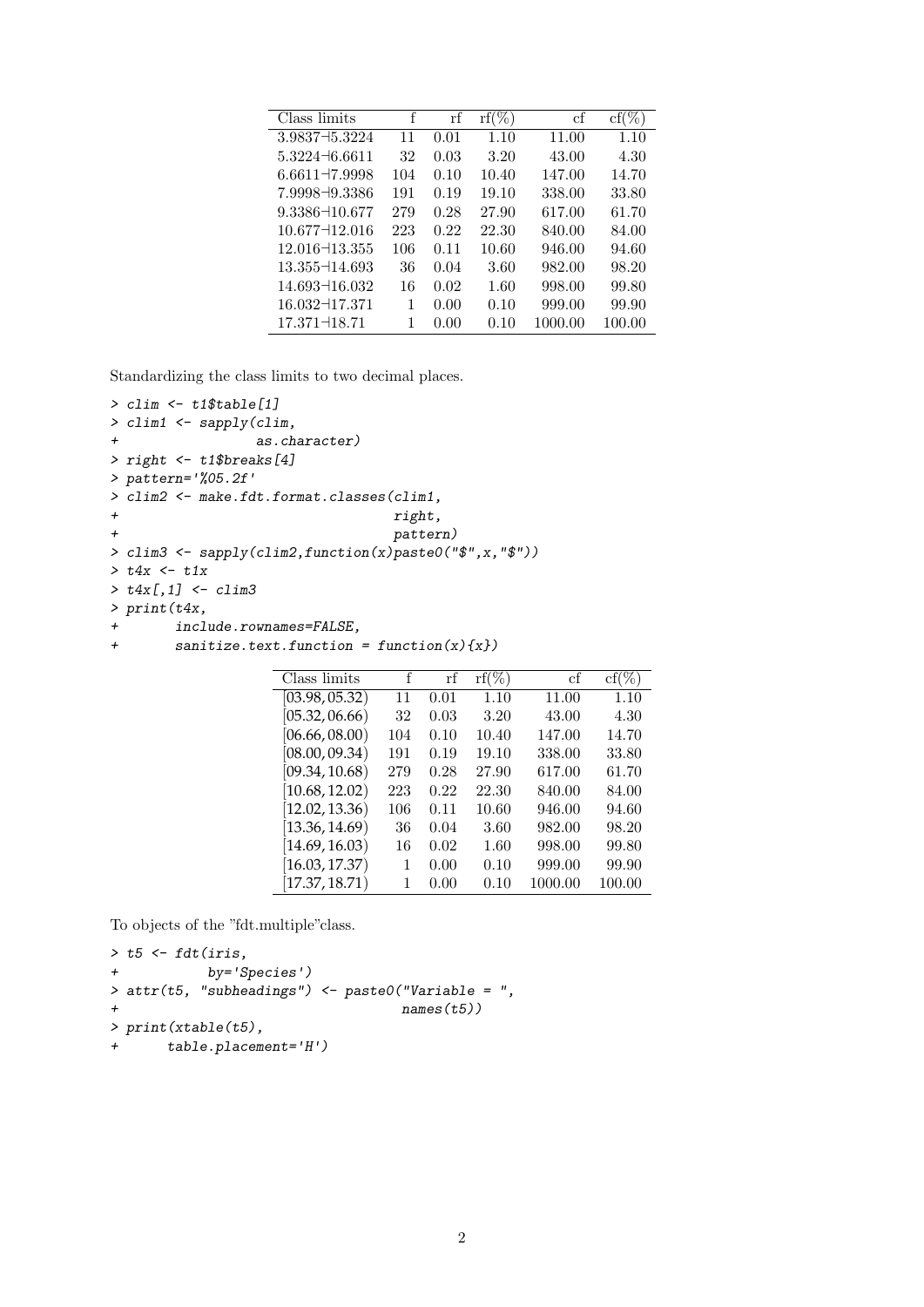| $Variable = setosa.Sepal.Length$<br>$$[4.257, 4.486)$ \$<br>0.08<br>8.00<br>4.00<br>8.00<br>4<br>1<br>$\overline{2}$<br>$\overline{7}$<br>14.00<br>11.00<br>$$[4.486, 4.714)$ \$<br>0.14<br>22.00<br>$\overline{3}$<br>$$[4.714, 4.943)$ \$<br>$\boldsymbol{9}$<br>$0.18\,$<br>18.00<br>$20.00\,$<br>40.00<br>$$[4.943, 5.172)$ \$<br>$0.32\,$<br>32.00<br>36.00<br>72.00<br>$\overline{4}$<br>16<br>$\bf 5$<br>$$[5.172, 5.401)$ \$<br>$0.18\,$<br>45.00<br>9<br>18.00<br>90.00<br>$\boldsymbol{6}$<br>$$[5.401, 5.629)$ \$<br>$\overline{2}$<br>$0.04\,$<br>4.00<br>47.00<br>94.00<br>3<br>$\overline{7}$<br>$$[5.629, 5.858)$ \$<br>$0.06\,$<br>6.00<br>$50.00\,$<br>100.00<br>$Variable = setosa.Sepal.Width$<br>$$[2.277, 2.587)$ \$<br>0.02<br>$\mathbf 1$<br>2.00<br>1.00<br>2.00<br>8<br>$\overline{0}$<br>$\boldsymbol{9}$<br>$$[2.587, 2.896)$ \$<br>$0.00\,$<br>$0.00\,$<br>$1.00\,$<br>$2.00\,$<br>$$[2.896, 3.206)$ \$<br>32.00<br>17.00<br>10<br>16<br>0.32<br>34.00<br>$$[3.206, 3.515)$ \$<br>17<br>$0.34\,$<br>34.00<br>11<br>34.00<br>68.00<br>12<br>$$[3.515, 3.825)$ \$<br>$0.20\,$<br>44.00<br>10<br>20.00<br>88.00<br>13<br>$$[3.825, 4.134)$ \$<br>48.00<br>96.00<br>$\overline{4}$<br>0.08<br>8.00<br>14<br>\$[4.134, 4.444]<br>$\overline{2}$<br>$0.04\,$<br>100.00<br>4.00<br>50.00<br>$\overline{\text{Variable}} = \text{setosa.Petal.Length}$<br>$$[0.99, 1.123)$ \$<br>0.04<br>15<br>$\overline{2}$<br>4.00<br>$2.00\,$<br>4.00<br>$\overline{2}$<br>16<br>$$[1.123, 1.255)$ \$<br>$0.04\,$<br>4.00<br>$4.00\,$<br>8.00<br>$\overline{7}$<br>$17\,$<br>$$[1.255, 1.388)$ \$<br>$0.14\,$<br>11.00<br>22.00<br>14.00<br>18<br>$$[1.388, 1.521)$ \$<br>37.00<br>26<br>0.52<br>52.00<br>74.00<br>19<br>$$[1.521, 1.654)$ \$<br>$0.14\,$<br>7<br>14.00<br>44.00<br>88.00<br>20<br>$$[1.654, 1.786)$ \$<br>$\overline{4}$<br>48.00<br>96.00<br>0.08<br>8.00<br>$21\,$<br>$$[1.786, 1.919)$ \$<br>$\overline{2}$<br>$0.04\,$<br>$50.00\,$<br>100.00<br>4.00<br>$Variable = setosa.Petal.Width$<br>22<br>$$[0.099, 0.1714)$ \$<br>$0.10\,$<br>5<br>10.00<br>5.00<br>10.00<br>23<br>$$[0.1714, 0.2439)$ \$<br>$\,29$<br>58.00<br>34.00<br>68.00<br>$0.58\,$<br>$$[0.2439, 0.3163)$ \$<br>24<br>$0.14\,$<br>7<br>14.00<br>41.00<br>82.00<br>25<br>$$[0.3163, 0.3887)$ \$<br>$\boldsymbol{0}$<br>$0.00\,$<br>41.00<br>0.00<br>82.00<br>${\bf 26}$<br>$$[0.3887, 0.4611)$ \$<br>$\overline{7}$<br>$0.14\,$<br>48.00<br>96.00<br>14.00<br>$27\,$<br>$$[0.4611, 0.5336)$ \$<br>$\mathbf{1}$<br>$0.02\,$<br>2.00<br>49.00<br>98.00<br>28<br>$$[0.5336, 0.606)$ \$<br>$\mathbf 1$<br>100.00<br>$0.02\,$<br>$2.00\,$<br>50.00<br>$Variable = version. Sepal.Length$<br>$\,29$<br>$$[4.851,5.168)$ \$<br>$\overline{4}$<br>0.08<br>8.00<br>4.00<br>8.00<br>$\overline{2}$<br>$30\,$<br>$$[5.168, 5.485)$ \$<br>$0.04\,$<br>4.00<br>$6.00\,$<br>12.00<br>31<br>$$[5.485, 5.802)$ \$<br>18<br>$0.36\,$<br>36.00<br>24.00<br>48.00<br>32<br>$$[5.802, 6.119)$ \$<br>10<br>0.20<br>20.00<br>34.00<br>68.00<br>$33\,$<br>$$[6.119, 6.436)$ \$<br>82.00<br>7<br>0.14<br>14.00<br>41.00<br>$\overline{6}$<br>34<br>$$[6.436, 6.753)$ \$<br>0.12<br>12.00<br>47.00<br>94.00<br>3<br>$35\,$<br>$$[6.753, 7.07)$ \$<br>$0.06\,$<br>50.00<br>100.00<br>6.00<br>$Variable = version. Sepal. Width$<br>$36\,$<br>$$[1.98, 2.188)$ \$<br>$\mathbf{1}$<br>0.02<br>2.00<br>1.00<br>2.00<br>$37\,$<br>$\bf 5$<br>$$[2.188, 2.395)$ \$<br>$0.10\,$<br>$6.00\,$<br>12.00<br>10.00<br>$38\,$<br>\$[2.395, 2.603)\$<br>$10\,$<br>20.00<br>16.00<br>32.00<br>0.20<br>$39\,$<br>$$[2.603, 2.811)$ \$<br>11<br>0.22<br>22.00<br>27.00<br>54.00<br>40<br>$$[2.811, 3.019)$ \$<br>$0.30\,$<br>30.00<br>15<br>42.00<br>84.00<br>41<br>$$[3.019, 3.226)$ \$<br>$0.12\,$<br>48.00<br>96.00<br>6<br>12.00<br>42<br>$$[3.226, 3.434)$ \$<br>$\overline{2}$<br>$0.04\,$<br>50.00<br>100.00<br>4.00<br>$Variable = version. Petal. Length$<br>$43\,$<br>\$[2.97,3.282)\$<br>$0.02\,$<br>$\mathbf{1}$<br>2.00<br>1.00<br>2.00<br>44<br>$$[3.282, 3.593)$ \$<br>$\,4\,$<br>$0.08\,$<br>8.00<br>5.00<br>10.00<br>$45\,$<br>$$[3.593, 3.905)$ \$<br>$\,6$<br>0.12<br>12.00<br>11.00<br>22.00<br>46<br>$$[3.905, 4.216)$ \$<br>12<br>$0.24\,$<br>46.00<br>24.00<br>23.00<br>47<br>$$[4.216, 4.528)$ \$<br>13<br>$0.26\,$<br>36.00<br>26.00<br>72.00<br>48<br>$10\,$<br>$0.20\,$<br>20.00<br>46.00<br>92.00<br>$$[4.528, 4.839)$ \$<br>$$[4.839, 5.151)$ \$<br>50.00<br>100.00<br>49<br>$\overline{4}$<br>$0.08\,$<br>8.00<br>$Variable = versionor.Petal.Width$<br>50<br>$$[0.99, 1.108)$ \$<br>$0.20\,$<br>10<br>20.00<br>10.00<br>20.00<br>51<br>$$[1.108, 1.227)$ \$<br>5<br>0.10<br>10.00<br>15.00<br>30.00<br>52<br>$$[1.227, 1.345)$ \$<br>13<br>0.26<br>26.00<br>28.00<br>56.00<br>$53\,$<br>$$[1.345, 1.463)$ \$<br>7<br>0.14<br>14.00<br>35.00<br>70.00<br>54<br>$$[1.463, 1.581)$ \$<br>10<br>0.20<br>20.00<br>45.00<br>90.00<br>55<br>$$[1.581, 1.7)$ \$<br>3<br>0.06<br>6.00<br>48.00<br>96.00 | Class limits | $\overline{f}$ | rf | $\overline{\mathrm{rf}(\backslash\%)}$ | cf | $\overline{\%})$<br>$cf(\setminus$ |
|----------------------------------------------------------------------------------------------------------------------------------------------------------------------------------------------------------------------------------------------------------------------------------------------------------------------------------------------------------------------------------------------------------------------------------------------------------------------------------------------------------------------------------------------------------------------------------------------------------------------------------------------------------------------------------------------------------------------------------------------------------------------------------------------------------------------------------------------------------------------------------------------------------------------------------------------------------------------------------------------------------------------------------------------------------------------------------------------------------------------------------------------------------------------------------------------------------------------------------------------------------------------------------------------------------------------------------------------------------------------------------------------------------------------------------------------------------------------------------------------------------------------------------------------------------------------------------------------------------------------------------------------------------------------------------------------------------------------------------------------------------------------------------------------------------------------------------------------------------------------------------------------------------------------------------------------------------------------------------------------------------------------------------------------------------------------------------------------------------------------------------------------------------------------------------------------------------------------------------------------------------------------------------------------------------------------------------------------------------------------------------------------------------------------------------------------------------------------------------------------------------------------------------------------------------------------------------------------------------------------------------------------------------------------------------------------------------------------------------------------------------------------------------------------------------------------------------------------------------------------------------------------------------------------------------------------------------------------------------------------------------------------------------------------------------------------------------------------------------------------------------------------------------------------------------------------------------------------------------------------------------------------------------------------------------------------------------------------------------------------------------------------------------------------------------------------------------------------------------------------------------------------------------------------------------------------------------------------------------------------------------------------------------------------------------------------------------------------------------------------------------------------------------------------------------------------------------------------------------------------------------------------------------------------------------------------------------------------------------------------------------------------------------------------------------------------------------------------------------------------------------------------------------------------------------------------------------------------------------------------------------------------------------------------------------------------------------------------------------------------------------------------------------------------------------------------------------------------------------------------------------------------------------------------------------------------------------------------------------------------------------------------------------------------------------------------------------------------------------------------------------------------------------------------------------------------------------------------------------------------------------------------------------------------------------------------------------------------------------|--------------|----------------|----|----------------------------------------|----|------------------------------------|
|                                                                                                                                                                                                                                                                                                                                                                                                                                                                                                                                                                                                                                                                                                                                                                                                                                                                                                                                                                                                                                                                                                                                                                                                                                                                                                                                                                                                                                                                                                                                                                                                                                                                                                                                                                                                                                                                                                                                                                                                                                                                                                                                                                                                                                                                                                                                                                                                                                                                                                                                                                                                                                                                                                                                                                                                                                                                                                                                                                                                                                                                                                                                                                                                                                                                                                                                                                                                                                                                                                                                                                                                                                                                                                                                                                                                                                                                                                                                                                                                                                                                                                                                                                                                                                                                                                                                                                                                                                                                                                                                                                                                                                                                                                                                                                                                                                                                                                                                                                                  |              |                |    |                                        |    |                                    |
|                                                                                                                                                                                                                                                                                                                                                                                                                                                                                                                                                                                                                                                                                                                                                                                                                                                                                                                                                                                                                                                                                                                                                                                                                                                                                                                                                                                                                                                                                                                                                                                                                                                                                                                                                                                                                                                                                                                                                                                                                                                                                                                                                                                                                                                                                                                                                                                                                                                                                                                                                                                                                                                                                                                                                                                                                                                                                                                                                                                                                                                                                                                                                                                                                                                                                                                                                                                                                                                                                                                                                                                                                                                                                                                                                                                                                                                                                                                                                                                                                                                                                                                                                                                                                                                                                                                                                                                                                                                                                                                                                                                                                                                                                                                                                                                                                                                                                                                                                                                  |              |                |    |                                        |    |                                    |
|                                                                                                                                                                                                                                                                                                                                                                                                                                                                                                                                                                                                                                                                                                                                                                                                                                                                                                                                                                                                                                                                                                                                                                                                                                                                                                                                                                                                                                                                                                                                                                                                                                                                                                                                                                                                                                                                                                                                                                                                                                                                                                                                                                                                                                                                                                                                                                                                                                                                                                                                                                                                                                                                                                                                                                                                                                                                                                                                                                                                                                                                                                                                                                                                                                                                                                                                                                                                                                                                                                                                                                                                                                                                                                                                                                                                                                                                                                                                                                                                                                                                                                                                                                                                                                                                                                                                                                                                                                                                                                                                                                                                                                                                                                                                                                                                                                                                                                                                                                                  |              |                |    |                                        |    |                                    |
|                                                                                                                                                                                                                                                                                                                                                                                                                                                                                                                                                                                                                                                                                                                                                                                                                                                                                                                                                                                                                                                                                                                                                                                                                                                                                                                                                                                                                                                                                                                                                                                                                                                                                                                                                                                                                                                                                                                                                                                                                                                                                                                                                                                                                                                                                                                                                                                                                                                                                                                                                                                                                                                                                                                                                                                                                                                                                                                                                                                                                                                                                                                                                                                                                                                                                                                                                                                                                                                                                                                                                                                                                                                                                                                                                                                                                                                                                                                                                                                                                                                                                                                                                                                                                                                                                                                                                                                                                                                                                                                                                                                                                                                                                                                                                                                                                                                                                                                                                                                  |              |                |    |                                        |    |                                    |
|                                                                                                                                                                                                                                                                                                                                                                                                                                                                                                                                                                                                                                                                                                                                                                                                                                                                                                                                                                                                                                                                                                                                                                                                                                                                                                                                                                                                                                                                                                                                                                                                                                                                                                                                                                                                                                                                                                                                                                                                                                                                                                                                                                                                                                                                                                                                                                                                                                                                                                                                                                                                                                                                                                                                                                                                                                                                                                                                                                                                                                                                                                                                                                                                                                                                                                                                                                                                                                                                                                                                                                                                                                                                                                                                                                                                                                                                                                                                                                                                                                                                                                                                                                                                                                                                                                                                                                                                                                                                                                                                                                                                                                                                                                                                                                                                                                                                                                                                                                                  |              |                |    |                                        |    |                                    |
|                                                                                                                                                                                                                                                                                                                                                                                                                                                                                                                                                                                                                                                                                                                                                                                                                                                                                                                                                                                                                                                                                                                                                                                                                                                                                                                                                                                                                                                                                                                                                                                                                                                                                                                                                                                                                                                                                                                                                                                                                                                                                                                                                                                                                                                                                                                                                                                                                                                                                                                                                                                                                                                                                                                                                                                                                                                                                                                                                                                                                                                                                                                                                                                                                                                                                                                                                                                                                                                                                                                                                                                                                                                                                                                                                                                                                                                                                                                                                                                                                                                                                                                                                                                                                                                                                                                                                                                                                                                                                                                                                                                                                                                                                                                                                                                                                                                                                                                                                                                  |              |                |    |                                        |    |                                    |
|                                                                                                                                                                                                                                                                                                                                                                                                                                                                                                                                                                                                                                                                                                                                                                                                                                                                                                                                                                                                                                                                                                                                                                                                                                                                                                                                                                                                                                                                                                                                                                                                                                                                                                                                                                                                                                                                                                                                                                                                                                                                                                                                                                                                                                                                                                                                                                                                                                                                                                                                                                                                                                                                                                                                                                                                                                                                                                                                                                                                                                                                                                                                                                                                                                                                                                                                                                                                                                                                                                                                                                                                                                                                                                                                                                                                                                                                                                                                                                                                                                                                                                                                                                                                                                                                                                                                                                                                                                                                                                                                                                                                                                                                                                                                                                                                                                                                                                                                                                                  |              |                |    |                                        |    |                                    |
|                                                                                                                                                                                                                                                                                                                                                                                                                                                                                                                                                                                                                                                                                                                                                                                                                                                                                                                                                                                                                                                                                                                                                                                                                                                                                                                                                                                                                                                                                                                                                                                                                                                                                                                                                                                                                                                                                                                                                                                                                                                                                                                                                                                                                                                                                                                                                                                                                                                                                                                                                                                                                                                                                                                                                                                                                                                                                                                                                                                                                                                                                                                                                                                                                                                                                                                                                                                                                                                                                                                                                                                                                                                                                                                                                                                                                                                                                                                                                                                                                                                                                                                                                                                                                                                                                                                                                                                                                                                                                                                                                                                                                                                                                                                                                                                                                                                                                                                                                                                  |              |                |    |                                        |    |                                    |
|                                                                                                                                                                                                                                                                                                                                                                                                                                                                                                                                                                                                                                                                                                                                                                                                                                                                                                                                                                                                                                                                                                                                                                                                                                                                                                                                                                                                                                                                                                                                                                                                                                                                                                                                                                                                                                                                                                                                                                                                                                                                                                                                                                                                                                                                                                                                                                                                                                                                                                                                                                                                                                                                                                                                                                                                                                                                                                                                                                                                                                                                                                                                                                                                                                                                                                                                                                                                                                                                                                                                                                                                                                                                                                                                                                                                                                                                                                                                                                                                                                                                                                                                                                                                                                                                                                                                                                                                                                                                                                                                                                                                                                                                                                                                                                                                                                                                                                                                                                                  |              |                |    |                                        |    |                                    |
|                                                                                                                                                                                                                                                                                                                                                                                                                                                                                                                                                                                                                                                                                                                                                                                                                                                                                                                                                                                                                                                                                                                                                                                                                                                                                                                                                                                                                                                                                                                                                                                                                                                                                                                                                                                                                                                                                                                                                                                                                                                                                                                                                                                                                                                                                                                                                                                                                                                                                                                                                                                                                                                                                                                                                                                                                                                                                                                                                                                                                                                                                                                                                                                                                                                                                                                                                                                                                                                                                                                                                                                                                                                                                                                                                                                                                                                                                                                                                                                                                                                                                                                                                                                                                                                                                                                                                                                                                                                                                                                                                                                                                                                                                                                                                                                                                                                                                                                                                                                  |              |                |    |                                        |    |                                    |
|                                                                                                                                                                                                                                                                                                                                                                                                                                                                                                                                                                                                                                                                                                                                                                                                                                                                                                                                                                                                                                                                                                                                                                                                                                                                                                                                                                                                                                                                                                                                                                                                                                                                                                                                                                                                                                                                                                                                                                                                                                                                                                                                                                                                                                                                                                                                                                                                                                                                                                                                                                                                                                                                                                                                                                                                                                                                                                                                                                                                                                                                                                                                                                                                                                                                                                                                                                                                                                                                                                                                                                                                                                                                                                                                                                                                                                                                                                                                                                                                                                                                                                                                                                                                                                                                                                                                                                                                                                                                                                                                                                                                                                                                                                                                                                                                                                                                                                                                                                                  |              |                |    |                                        |    |                                    |
|                                                                                                                                                                                                                                                                                                                                                                                                                                                                                                                                                                                                                                                                                                                                                                                                                                                                                                                                                                                                                                                                                                                                                                                                                                                                                                                                                                                                                                                                                                                                                                                                                                                                                                                                                                                                                                                                                                                                                                                                                                                                                                                                                                                                                                                                                                                                                                                                                                                                                                                                                                                                                                                                                                                                                                                                                                                                                                                                                                                                                                                                                                                                                                                                                                                                                                                                                                                                                                                                                                                                                                                                                                                                                                                                                                                                                                                                                                                                                                                                                                                                                                                                                                                                                                                                                                                                                                                                                                                                                                                                                                                                                                                                                                                                                                                                                                                                                                                                                                                  |              |                |    |                                        |    |                                    |
|                                                                                                                                                                                                                                                                                                                                                                                                                                                                                                                                                                                                                                                                                                                                                                                                                                                                                                                                                                                                                                                                                                                                                                                                                                                                                                                                                                                                                                                                                                                                                                                                                                                                                                                                                                                                                                                                                                                                                                                                                                                                                                                                                                                                                                                                                                                                                                                                                                                                                                                                                                                                                                                                                                                                                                                                                                                                                                                                                                                                                                                                                                                                                                                                                                                                                                                                                                                                                                                                                                                                                                                                                                                                                                                                                                                                                                                                                                                                                                                                                                                                                                                                                                                                                                                                                                                                                                                                                                                                                                                                                                                                                                                                                                                                                                                                                                                                                                                                                                                  |              |                |    |                                        |    |                                    |
|                                                                                                                                                                                                                                                                                                                                                                                                                                                                                                                                                                                                                                                                                                                                                                                                                                                                                                                                                                                                                                                                                                                                                                                                                                                                                                                                                                                                                                                                                                                                                                                                                                                                                                                                                                                                                                                                                                                                                                                                                                                                                                                                                                                                                                                                                                                                                                                                                                                                                                                                                                                                                                                                                                                                                                                                                                                                                                                                                                                                                                                                                                                                                                                                                                                                                                                                                                                                                                                                                                                                                                                                                                                                                                                                                                                                                                                                                                                                                                                                                                                                                                                                                                                                                                                                                                                                                                                                                                                                                                                                                                                                                                                                                                                                                                                                                                                                                                                                                                                  |              |                |    |                                        |    |                                    |
|                                                                                                                                                                                                                                                                                                                                                                                                                                                                                                                                                                                                                                                                                                                                                                                                                                                                                                                                                                                                                                                                                                                                                                                                                                                                                                                                                                                                                                                                                                                                                                                                                                                                                                                                                                                                                                                                                                                                                                                                                                                                                                                                                                                                                                                                                                                                                                                                                                                                                                                                                                                                                                                                                                                                                                                                                                                                                                                                                                                                                                                                                                                                                                                                                                                                                                                                                                                                                                                                                                                                                                                                                                                                                                                                                                                                                                                                                                                                                                                                                                                                                                                                                                                                                                                                                                                                                                                                                                                                                                                                                                                                                                                                                                                                                                                                                                                                                                                                                                                  |              |                |    |                                        |    |                                    |
|                                                                                                                                                                                                                                                                                                                                                                                                                                                                                                                                                                                                                                                                                                                                                                                                                                                                                                                                                                                                                                                                                                                                                                                                                                                                                                                                                                                                                                                                                                                                                                                                                                                                                                                                                                                                                                                                                                                                                                                                                                                                                                                                                                                                                                                                                                                                                                                                                                                                                                                                                                                                                                                                                                                                                                                                                                                                                                                                                                                                                                                                                                                                                                                                                                                                                                                                                                                                                                                                                                                                                                                                                                                                                                                                                                                                                                                                                                                                                                                                                                                                                                                                                                                                                                                                                                                                                                                                                                                                                                                                                                                                                                                                                                                                                                                                                                                                                                                                                                                  |              |                |    |                                        |    |                                    |
|                                                                                                                                                                                                                                                                                                                                                                                                                                                                                                                                                                                                                                                                                                                                                                                                                                                                                                                                                                                                                                                                                                                                                                                                                                                                                                                                                                                                                                                                                                                                                                                                                                                                                                                                                                                                                                                                                                                                                                                                                                                                                                                                                                                                                                                                                                                                                                                                                                                                                                                                                                                                                                                                                                                                                                                                                                                                                                                                                                                                                                                                                                                                                                                                                                                                                                                                                                                                                                                                                                                                                                                                                                                                                                                                                                                                                                                                                                                                                                                                                                                                                                                                                                                                                                                                                                                                                                                                                                                                                                                                                                                                                                                                                                                                                                                                                                                                                                                                                                                  |              |                |    |                                        |    |                                    |
|                                                                                                                                                                                                                                                                                                                                                                                                                                                                                                                                                                                                                                                                                                                                                                                                                                                                                                                                                                                                                                                                                                                                                                                                                                                                                                                                                                                                                                                                                                                                                                                                                                                                                                                                                                                                                                                                                                                                                                                                                                                                                                                                                                                                                                                                                                                                                                                                                                                                                                                                                                                                                                                                                                                                                                                                                                                                                                                                                                                                                                                                                                                                                                                                                                                                                                                                                                                                                                                                                                                                                                                                                                                                                                                                                                                                                                                                                                                                                                                                                                                                                                                                                                                                                                                                                                                                                                                                                                                                                                                                                                                                                                                                                                                                                                                                                                                                                                                                                                                  |              |                |    |                                        |    |                                    |
|                                                                                                                                                                                                                                                                                                                                                                                                                                                                                                                                                                                                                                                                                                                                                                                                                                                                                                                                                                                                                                                                                                                                                                                                                                                                                                                                                                                                                                                                                                                                                                                                                                                                                                                                                                                                                                                                                                                                                                                                                                                                                                                                                                                                                                                                                                                                                                                                                                                                                                                                                                                                                                                                                                                                                                                                                                                                                                                                                                                                                                                                                                                                                                                                                                                                                                                                                                                                                                                                                                                                                                                                                                                                                                                                                                                                                                                                                                                                                                                                                                                                                                                                                                                                                                                                                                                                                                                                                                                                                                                                                                                                                                                                                                                                                                                                                                                                                                                                                                                  |              |                |    |                                        |    |                                    |
|                                                                                                                                                                                                                                                                                                                                                                                                                                                                                                                                                                                                                                                                                                                                                                                                                                                                                                                                                                                                                                                                                                                                                                                                                                                                                                                                                                                                                                                                                                                                                                                                                                                                                                                                                                                                                                                                                                                                                                                                                                                                                                                                                                                                                                                                                                                                                                                                                                                                                                                                                                                                                                                                                                                                                                                                                                                                                                                                                                                                                                                                                                                                                                                                                                                                                                                                                                                                                                                                                                                                                                                                                                                                                                                                                                                                                                                                                                                                                                                                                                                                                                                                                                                                                                                                                                                                                                                                                                                                                                                                                                                                                                                                                                                                                                                                                                                                                                                                                                                  |              |                |    |                                        |    |                                    |
|                                                                                                                                                                                                                                                                                                                                                                                                                                                                                                                                                                                                                                                                                                                                                                                                                                                                                                                                                                                                                                                                                                                                                                                                                                                                                                                                                                                                                                                                                                                                                                                                                                                                                                                                                                                                                                                                                                                                                                                                                                                                                                                                                                                                                                                                                                                                                                                                                                                                                                                                                                                                                                                                                                                                                                                                                                                                                                                                                                                                                                                                                                                                                                                                                                                                                                                                                                                                                                                                                                                                                                                                                                                                                                                                                                                                                                                                                                                                                                                                                                                                                                                                                                                                                                                                                                                                                                                                                                                                                                                                                                                                                                                                                                                                                                                                                                                                                                                                                                                  |              |                |    |                                        |    |                                    |
|                                                                                                                                                                                                                                                                                                                                                                                                                                                                                                                                                                                                                                                                                                                                                                                                                                                                                                                                                                                                                                                                                                                                                                                                                                                                                                                                                                                                                                                                                                                                                                                                                                                                                                                                                                                                                                                                                                                                                                                                                                                                                                                                                                                                                                                                                                                                                                                                                                                                                                                                                                                                                                                                                                                                                                                                                                                                                                                                                                                                                                                                                                                                                                                                                                                                                                                                                                                                                                                                                                                                                                                                                                                                                                                                                                                                                                                                                                                                                                                                                                                                                                                                                                                                                                                                                                                                                                                                                                                                                                                                                                                                                                                                                                                                                                                                                                                                                                                                                                                  |              |                |    |                                        |    |                                    |
|                                                                                                                                                                                                                                                                                                                                                                                                                                                                                                                                                                                                                                                                                                                                                                                                                                                                                                                                                                                                                                                                                                                                                                                                                                                                                                                                                                                                                                                                                                                                                                                                                                                                                                                                                                                                                                                                                                                                                                                                                                                                                                                                                                                                                                                                                                                                                                                                                                                                                                                                                                                                                                                                                                                                                                                                                                                                                                                                                                                                                                                                                                                                                                                                                                                                                                                                                                                                                                                                                                                                                                                                                                                                                                                                                                                                                                                                                                                                                                                                                                                                                                                                                                                                                                                                                                                                                                                                                                                                                                                                                                                                                                                                                                                                                                                                                                                                                                                                                                                  |              |                |    |                                        |    |                                    |
|                                                                                                                                                                                                                                                                                                                                                                                                                                                                                                                                                                                                                                                                                                                                                                                                                                                                                                                                                                                                                                                                                                                                                                                                                                                                                                                                                                                                                                                                                                                                                                                                                                                                                                                                                                                                                                                                                                                                                                                                                                                                                                                                                                                                                                                                                                                                                                                                                                                                                                                                                                                                                                                                                                                                                                                                                                                                                                                                                                                                                                                                                                                                                                                                                                                                                                                                                                                                                                                                                                                                                                                                                                                                                                                                                                                                                                                                                                                                                                                                                                                                                                                                                                                                                                                                                                                                                                                                                                                                                                                                                                                                                                                                                                                                                                                                                                                                                                                                                                                  |              |                |    |                                        |    |                                    |
|                                                                                                                                                                                                                                                                                                                                                                                                                                                                                                                                                                                                                                                                                                                                                                                                                                                                                                                                                                                                                                                                                                                                                                                                                                                                                                                                                                                                                                                                                                                                                                                                                                                                                                                                                                                                                                                                                                                                                                                                                                                                                                                                                                                                                                                                                                                                                                                                                                                                                                                                                                                                                                                                                                                                                                                                                                                                                                                                                                                                                                                                                                                                                                                                                                                                                                                                                                                                                                                                                                                                                                                                                                                                                                                                                                                                                                                                                                                                                                                                                                                                                                                                                                                                                                                                                                                                                                                                                                                                                                                                                                                                                                                                                                                                                                                                                                                                                                                                                                                  |              |                |    |                                        |    |                                    |
|                                                                                                                                                                                                                                                                                                                                                                                                                                                                                                                                                                                                                                                                                                                                                                                                                                                                                                                                                                                                                                                                                                                                                                                                                                                                                                                                                                                                                                                                                                                                                                                                                                                                                                                                                                                                                                                                                                                                                                                                                                                                                                                                                                                                                                                                                                                                                                                                                                                                                                                                                                                                                                                                                                                                                                                                                                                                                                                                                                                                                                                                                                                                                                                                                                                                                                                                                                                                                                                                                                                                                                                                                                                                                                                                                                                                                                                                                                                                                                                                                                                                                                                                                                                                                                                                                                                                                                                                                                                                                                                                                                                                                                                                                                                                                                                                                                                                                                                                                                                  |              |                |    |                                        |    |                                    |
|                                                                                                                                                                                                                                                                                                                                                                                                                                                                                                                                                                                                                                                                                                                                                                                                                                                                                                                                                                                                                                                                                                                                                                                                                                                                                                                                                                                                                                                                                                                                                                                                                                                                                                                                                                                                                                                                                                                                                                                                                                                                                                                                                                                                                                                                                                                                                                                                                                                                                                                                                                                                                                                                                                                                                                                                                                                                                                                                                                                                                                                                                                                                                                                                                                                                                                                                                                                                                                                                                                                                                                                                                                                                                                                                                                                                                                                                                                                                                                                                                                                                                                                                                                                                                                                                                                                                                                                                                                                                                                                                                                                                                                                                                                                                                                                                                                                                                                                                                                                  |              |                |    |                                        |    |                                    |
|                                                                                                                                                                                                                                                                                                                                                                                                                                                                                                                                                                                                                                                                                                                                                                                                                                                                                                                                                                                                                                                                                                                                                                                                                                                                                                                                                                                                                                                                                                                                                                                                                                                                                                                                                                                                                                                                                                                                                                                                                                                                                                                                                                                                                                                                                                                                                                                                                                                                                                                                                                                                                                                                                                                                                                                                                                                                                                                                                                                                                                                                                                                                                                                                                                                                                                                                                                                                                                                                                                                                                                                                                                                                                                                                                                                                                                                                                                                                                                                                                                                                                                                                                                                                                                                                                                                                                                                                                                                                                                                                                                                                                                                                                                                                                                                                                                                                                                                                                                                  |              |                |    |                                        |    |                                    |
|                                                                                                                                                                                                                                                                                                                                                                                                                                                                                                                                                                                                                                                                                                                                                                                                                                                                                                                                                                                                                                                                                                                                                                                                                                                                                                                                                                                                                                                                                                                                                                                                                                                                                                                                                                                                                                                                                                                                                                                                                                                                                                                                                                                                                                                                                                                                                                                                                                                                                                                                                                                                                                                                                                                                                                                                                                                                                                                                                                                                                                                                                                                                                                                                                                                                                                                                                                                                                                                                                                                                                                                                                                                                                                                                                                                                                                                                                                                                                                                                                                                                                                                                                                                                                                                                                                                                                                                                                                                                                                                                                                                                                                                                                                                                                                                                                                                                                                                                                                                  |              |                |    |                                        |    |                                    |
|                                                                                                                                                                                                                                                                                                                                                                                                                                                                                                                                                                                                                                                                                                                                                                                                                                                                                                                                                                                                                                                                                                                                                                                                                                                                                                                                                                                                                                                                                                                                                                                                                                                                                                                                                                                                                                                                                                                                                                                                                                                                                                                                                                                                                                                                                                                                                                                                                                                                                                                                                                                                                                                                                                                                                                                                                                                                                                                                                                                                                                                                                                                                                                                                                                                                                                                                                                                                                                                                                                                                                                                                                                                                                                                                                                                                                                                                                                                                                                                                                                                                                                                                                                                                                                                                                                                                                                                                                                                                                                                                                                                                                                                                                                                                                                                                                                                                                                                                                                                  |              |                |    |                                        |    |                                    |
|                                                                                                                                                                                                                                                                                                                                                                                                                                                                                                                                                                                                                                                                                                                                                                                                                                                                                                                                                                                                                                                                                                                                                                                                                                                                                                                                                                                                                                                                                                                                                                                                                                                                                                                                                                                                                                                                                                                                                                                                                                                                                                                                                                                                                                                                                                                                                                                                                                                                                                                                                                                                                                                                                                                                                                                                                                                                                                                                                                                                                                                                                                                                                                                                                                                                                                                                                                                                                                                                                                                                                                                                                                                                                                                                                                                                                                                                                                                                                                                                                                                                                                                                                                                                                                                                                                                                                                                                                                                                                                                                                                                                                                                                                                                                                                                                                                                                                                                                                                                  |              |                |    |                                        |    |                                    |
|                                                                                                                                                                                                                                                                                                                                                                                                                                                                                                                                                                                                                                                                                                                                                                                                                                                                                                                                                                                                                                                                                                                                                                                                                                                                                                                                                                                                                                                                                                                                                                                                                                                                                                                                                                                                                                                                                                                                                                                                                                                                                                                                                                                                                                                                                                                                                                                                                                                                                                                                                                                                                                                                                                                                                                                                                                                                                                                                                                                                                                                                                                                                                                                                                                                                                                                                                                                                                                                                                                                                                                                                                                                                                                                                                                                                                                                                                                                                                                                                                                                                                                                                                                                                                                                                                                                                                                                                                                                                                                                                                                                                                                                                                                                                                                                                                                                                                                                                                                                  |              |                |    |                                        |    |                                    |
|                                                                                                                                                                                                                                                                                                                                                                                                                                                                                                                                                                                                                                                                                                                                                                                                                                                                                                                                                                                                                                                                                                                                                                                                                                                                                                                                                                                                                                                                                                                                                                                                                                                                                                                                                                                                                                                                                                                                                                                                                                                                                                                                                                                                                                                                                                                                                                                                                                                                                                                                                                                                                                                                                                                                                                                                                                                                                                                                                                                                                                                                                                                                                                                                                                                                                                                                                                                                                                                                                                                                                                                                                                                                                                                                                                                                                                                                                                                                                                                                                                                                                                                                                                                                                                                                                                                                                                                                                                                                                                                                                                                                                                                                                                                                                                                                                                                                                                                                                                                  |              |                |    |                                        |    |                                    |
|                                                                                                                                                                                                                                                                                                                                                                                                                                                                                                                                                                                                                                                                                                                                                                                                                                                                                                                                                                                                                                                                                                                                                                                                                                                                                                                                                                                                                                                                                                                                                                                                                                                                                                                                                                                                                                                                                                                                                                                                                                                                                                                                                                                                                                                                                                                                                                                                                                                                                                                                                                                                                                                                                                                                                                                                                                                                                                                                                                                                                                                                                                                                                                                                                                                                                                                                                                                                                                                                                                                                                                                                                                                                                                                                                                                                                                                                                                                                                                                                                                                                                                                                                                                                                                                                                                                                                                                                                                                                                                                                                                                                                                                                                                                                                                                                                                                                                                                                                                                  |              |                |    |                                        |    |                                    |
|                                                                                                                                                                                                                                                                                                                                                                                                                                                                                                                                                                                                                                                                                                                                                                                                                                                                                                                                                                                                                                                                                                                                                                                                                                                                                                                                                                                                                                                                                                                                                                                                                                                                                                                                                                                                                                                                                                                                                                                                                                                                                                                                                                                                                                                                                                                                                                                                                                                                                                                                                                                                                                                                                                                                                                                                                                                                                                                                                                                                                                                                                                                                                                                                                                                                                                                                                                                                                                                                                                                                                                                                                                                                                                                                                                                                                                                                                                                                                                                                                                                                                                                                                                                                                                                                                                                                                                                                                                                                                                                                                                                                                                                                                                                                                                                                                                                                                                                                                                                  |              |                |    |                                        |    |                                    |
|                                                                                                                                                                                                                                                                                                                                                                                                                                                                                                                                                                                                                                                                                                                                                                                                                                                                                                                                                                                                                                                                                                                                                                                                                                                                                                                                                                                                                                                                                                                                                                                                                                                                                                                                                                                                                                                                                                                                                                                                                                                                                                                                                                                                                                                                                                                                                                                                                                                                                                                                                                                                                                                                                                                                                                                                                                                                                                                                                                                                                                                                                                                                                                                                                                                                                                                                                                                                                                                                                                                                                                                                                                                                                                                                                                                                                                                                                                                                                                                                                                                                                                                                                                                                                                                                                                                                                                                                                                                                                                                                                                                                                                                                                                                                                                                                                                                                                                                                                                                  |              |                |    |                                        |    |                                    |
|                                                                                                                                                                                                                                                                                                                                                                                                                                                                                                                                                                                                                                                                                                                                                                                                                                                                                                                                                                                                                                                                                                                                                                                                                                                                                                                                                                                                                                                                                                                                                                                                                                                                                                                                                                                                                                                                                                                                                                                                                                                                                                                                                                                                                                                                                                                                                                                                                                                                                                                                                                                                                                                                                                                                                                                                                                                                                                                                                                                                                                                                                                                                                                                                                                                                                                                                                                                                                                                                                                                                                                                                                                                                                                                                                                                                                                                                                                                                                                                                                                                                                                                                                                                                                                                                                                                                                                                                                                                                                                                                                                                                                                                                                                                                                                                                                                                                                                                                                                                  |              |                |    |                                        |    |                                    |
|                                                                                                                                                                                                                                                                                                                                                                                                                                                                                                                                                                                                                                                                                                                                                                                                                                                                                                                                                                                                                                                                                                                                                                                                                                                                                                                                                                                                                                                                                                                                                                                                                                                                                                                                                                                                                                                                                                                                                                                                                                                                                                                                                                                                                                                                                                                                                                                                                                                                                                                                                                                                                                                                                                                                                                                                                                                                                                                                                                                                                                                                                                                                                                                                                                                                                                                                                                                                                                                                                                                                                                                                                                                                                                                                                                                                                                                                                                                                                                                                                                                                                                                                                                                                                                                                                                                                                                                                                                                                                                                                                                                                                                                                                                                                                                                                                                                                                                                                                                                  |              |                |    |                                        |    |                                    |
|                                                                                                                                                                                                                                                                                                                                                                                                                                                                                                                                                                                                                                                                                                                                                                                                                                                                                                                                                                                                                                                                                                                                                                                                                                                                                                                                                                                                                                                                                                                                                                                                                                                                                                                                                                                                                                                                                                                                                                                                                                                                                                                                                                                                                                                                                                                                                                                                                                                                                                                                                                                                                                                                                                                                                                                                                                                                                                                                                                                                                                                                                                                                                                                                                                                                                                                                                                                                                                                                                                                                                                                                                                                                                                                                                                                                                                                                                                                                                                                                                                                                                                                                                                                                                                                                                                                                                                                                                                                                                                                                                                                                                                                                                                                                                                                                                                                                                                                                                                                  |              |                |    |                                        |    |                                    |
|                                                                                                                                                                                                                                                                                                                                                                                                                                                                                                                                                                                                                                                                                                                                                                                                                                                                                                                                                                                                                                                                                                                                                                                                                                                                                                                                                                                                                                                                                                                                                                                                                                                                                                                                                                                                                                                                                                                                                                                                                                                                                                                                                                                                                                                                                                                                                                                                                                                                                                                                                                                                                                                                                                                                                                                                                                                                                                                                                                                                                                                                                                                                                                                                                                                                                                                                                                                                                                                                                                                                                                                                                                                                                                                                                                                                                                                                                                                                                                                                                                                                                                                                                                                                                                                                                                                                                                                                                                                                                                                                                                                                                                                                                                                                                                                                                                                                                                                                                                                  |              |                |    |                                        |    |                                    |
|                                                                                                                                                                                                                                                                                                                                                                                                                                                                                                                                                                                                                                                                                                                                                                                                                                                                                                                                                                                                                                                                                                                                                                                                                                                                                                                                                                                                                                                                                                                                                                                                                                                                                                                                                                                                                                                                                                                                                                                                                                                                                                                                                                                                                                                                                                                                                                                                                                                                                                                                                                                                                                                                                                                                                                                                                                                                                                                                                                                                                                                                                                                                                                                                                                                                                                                                                                                                                                                                                                                                                                                                                                                                                                                                                                                                                                                                                                                                                                                                                                                                                                                                                                                                                                                                                                                                                                                                                                                                                                                                                                                                                                                                                                                                                                                                                                                                                                                                                                                  |              |                |    |                                        |    |                                    |
|                                                                                                                                                                                                                                                                                                                                                                                                                                                                                                                                                                                                                                                                                                                                                                                                                                                                                                                                                                                                                                                                                                                                                                                                                                                                                                                                                                                                                                                                                                                                                                                                                                                                                                                                                                                                                                                                                                                                                                                                                                                                                                                                                                                                                                                                                                                                                                                                                                                                                                                                                                                                                                                                                                                                                                                                                                                                                                                                                                                                                                                                                                                                                                                                                                                                                                                                                                                                                                                                                                                                                                                                                                                                                                                                                                                                                                                                                                                                                                                                                                                                                                                                                                                                                                                                                                                                                                                                                                                                                                                                                                                                                                                                                                                                                                                                                                                                                                                                                                                  |              |                |    |                                        |    |                                    |
|                                                                                                                                                                                                                                                                                                                                                                                                                                                                                                                                                                                                                                                                                                                                                                                                                                                                                                                                                                                                                                                                                                                                                                                                                                                                                                                                                                                                                                                                                                                                                                                                                                                                                                                                                                                                                                                                                                                                                                                                                                                                                                                                                                                                                                                                                                                                                                                                                                                                                                                                                                                                                                                                                                                                                                                                                                                                                                                                                                                                                                                                                                                                                                                                                                                                                                                                                                                                                                                                                                                                                                                                                                                                                                                                                                                                                                                                                                                                                                                                                                                                                                                                                                                                                                                                                                                                                                                                                                                                                                                                                                                                                                                                                                                                                                                                                                                                                                                                                                                  |              |                |    |                                        |    |                                    |
|                                                                                                                                                                                                                                                                                                                                                                                                                                                                                                                                                                                                                                                                                                                                                                                                                                                                                                                                                                                                                                                                                                                                                                                                                                                                                                                                                                                                                                                                                                                                                                                                                                                                                                                                                                                                                                                                                                                                                                                                                                                                                                                                                                                                                                                                                                                                                                                                                                                                                                                                                                                                                                                                                                                                                                                                                                                                                                                                                                                                                                                                                                                                                                                                                                                                                                                                                                                                                                                                                                                                                                                                                                                                                                                                                                                                                                                                                                                                                                                                                                                                                                                                                                                                                                                                                                                                                                                                                                                                                                                                                                                                                                                                                                                                                                                                                                                                                                                                                                                  |              |                |    |                                        |    |                                    |
|                                                                                                                                                                                                                                                                                                                                                                                                                                                                                                                                                                                                                                                                                                                                                                                                                                                                                                                                                                                                                                                                                                                                                                                                                                                                                                                                                                                                                                                                                                                                                                                                                                                                                                                                                                                                                                                                                                                                                                                                                                                                                                                                                                                                                                                                                                                                                                                                                                                                                                                                                                                                                                                                                                                                                                                                                                                                                                                                                                                                                                                                                                                                                                                                                                                                                                                                                                                                                                                                                                                                                                                                                                                                                                                                                                                                                                                                                                                                                                                                                                                                                                                                                                                                                                                                                                                                                                                                                                                                                                                                                                                                                                                                                                                                                                                                                                                                                                                                                                                  |              |                |    |                                        |    |                                    |
|                                                                                                                                                                                                                                                                                                                                                                                                                                                                                                                                                                                                                                                                                                                                                                                                                                                                                                                                                                                                                                                                                                                                                                                                                                                                                                                                                                                                                                                                                                                                                                                                                                                                                                                                                                                                                                                                                                                                                                                                                                                                                                                                                                                                                                                                                                                                                                                                                                                                                                                                                                                                                                                                                                                                                                                                                                                                                                                                                                                                                                                                                                                                                                                                                                                                                                                                                                                                                                                                                                                                                                                                                                                                                                                                                                                                                                                                                                                                                                                                                                                                                                                                                                                                                                                                                                                                                                                                                                                                                                                                                                                                                                                                                                                                                                                                                                                                                                                                                                                  |              |                |    |                                        |    |                                    |
|                                                                                                                                                                                                                                                                                                                                                                                                                                                                                                                                                                                                                                                                                                                                                                                                                                                                                                                                                                                                                                                                                                                                                                                                                                                                                                                                                                                                                                                                                                                                                                                                                                                                                                                                                                                                                                                                                                                                                                                                                                                                                                                                                                                                                                                                                                                                                                                                                                                                                                                                                                                                                                                                                                                                                                                                                                                                                                                                                                                                                                                                                                                                                                                                                                                                                                                                                                                                                                                                                                                                                                                                                                                                                                                                                                                                                                                                                                                                                                                                                                                                                                                                                                                                                                                                                                                                                                                                                                                                                                                                                                                                                                                                                                                                                                                                                                                                                                                                                                                  |              |                |    |                                        |    |                                    |
|                                                                                                                                                                                                                                                                                                                                                                                                                                                                                                                                                                                                                                                                                                                                                                                                                                                                                                                                                                                                                                                                                                                                                                                                                                                                                                                                                                                                                                                                                                                                                                                                                                                                                                                                                                                                                                                                                                                                                                                                                                                                                                                                                                                                                                                                                                                                                                                                                                                                                                                                                                                                                                                                                                                                                                                                                                                                                                                                                                                                                                                                                                                                                                                                                                                                                                                                                                                                                                                                                                                                                                                                                                                                                                                                                                                                                                                                                                                                                                                                                                                                                                                                                                                                                                                                                                                                                                                                                                                                                                                                                                                                                                                                                                                                                                                                                                                                                                                                                                                  |              |                |    |                                        |    |                                    |
|                                                                                                                                                                                                                                                                                                                                                                                                                                                                                                                                                                                                                                                                                                                                                                                                                                                                                                                                                                                                                                                                                                                                                                                                                                                                                                                                                                                                                                                                                                                                                                                                                                                                                                                                                                                                                                                                                                                                                                                                                                                                                                                                                                                                                                                                                                                                                                                                                                                                                                                                                                                                                                                                                                                                                                                                                                                                                                                                                                                                                                                                                                                                                                                                                                                                                                                                                                                                                                                                                                                                                                                                                                                                                                                                                                                                                                                                                                                                                                                                                                                                                                                                                                                                                                                                                                                                                                                                                                                                                                                                                                                                                                                                                                                                                                                                                                                                                                                                                                                  |              |                |    |                                        |    |                                    |
|                                                                                                                                                                                                                                                                                                                                                                                                                                                                                                                                                                                                                                                                                                                                                                                                                                                                                                                                                                                                                                                                                                                                                                                                                                                                                                                                                                                                                                                                                                                                                                                                                                                                                                                                                                                                                                                                                                                                                                                                                                                                                                                                                                                                                                                                                                                                                                                                                                                                                                                                                                                                                                                                                                                                                                                                                                                                                                                                                                                                                                                                                                                                                                                                                                                                                                                                                                                                                                                                                                                                                                                                                                                                                                                                                                                                                                                                                                                                                                                                                                                                                                                                                                                                                                                                                                                                                                                                                                                                                                                                                                                                                                                                                                                                                                                                                                                                                                                                                                                  |              |                |    |                                        |    |                                    |
|                                                                                                                                                                                                                                                                                                                                                                                                                                                                                                                                                                                                                                                                                                                                                                                                                                                                                                                                                                                                                                                                                                                                                                                                                                                                                                                                                                                                                                                                                                                                                                                                                                                                                                                                                                                                                                                                                                                                                                                                                                                                                                                                                                                                                                                                                                                                                                                                                                                                                                                                                                                                                                                                                                                                                                                                                                                                                                                                                                                                                                                                                                                                                                                                                                                                                                                                                                                                                                                                                                                                                                                                                                                                                                                                                                                                                                                                                                                                                                                                                                                                                                                                                                                                                                                                                                                                                                                                                                                                                                                                                                                                                                                                                                                                                                                                                                                                                                                                                                                  |              |                |    |                                        |    |                                    |
|                                                                                                                                                                                                                                                                                                                                                                                                                                                                                                                                                                                                                                                                                                                                                                                                                                                                                                                                                                                                                                                                                                                                                                                                                                                                                                                                                                                                                                                                                                                                                                                                                                                                                                                                                                                                                                                                                                                                                                                                                                                                                                                                                                                                                                                                                                                                                                                                                                                                                                                                                                                                                                                                                                                                                                                                                                                                                                                                                                                                                                                                                                                                                                                                                                                                                                                                                                                                                                                                                                                                                                                                                                                                                                                                                                                                                                                                                                                                                                                                                                                                                                                                                                                                                                                                                                                                                                                                                                                                                                                                                                                                                                                                                                                                                                                                                                                                                                                                                                                  |              |                |    |                                        |    |                                    |
|                                                                                                                                                                                                                                                                                                                                                                                                                                                                                                                                                                                                                                                                                                                                                                                                                                                                                                                                                                                                                                                                                                                                                                                                                                                                                                                                                                                                                                                                                                                                                                                                                                                                                                                                                                                                                                                                                                                                                                                                                                                                                                                                                                                                                                                                                                                                                                                                                                                                                                                                                                                                                                                                                                                                                                                                                                                                                                                                                                                                                                                                                                                                                                                                                                                                                                                                                                                                                                                                                                                                                                                                                                                                                                                                                                                                                                                                                                                                                                                                                                                                                                                                                                                                                                                                                                                                                                                                                                                                                                                                                                                                                                                                                                                                                                                                                                                                                                                                                                                  |              |                |    |                                        |    |                                    |
|                                                                                                                                                                                                                                                                                                                                                                                                                                                                                                                                                                                                                                                                                                                                                                                                                                                                                                                                                                                                                                                                                                                                                                                                                                                                                                                                                                                                                                                                                                                                                                                                                                                                                                                                                                                                                                                                                                                                                                                                                                                                                                                                                                                                                                                                                                                                                                                                                                                                                                                                                                                                                                                                                                                                                                                                                                                                                                                                                                                                                                                                                                                                                                                                                                                                                                                                                                                                                                                                                                                                                                                                                                                                                                                                                                                                                                                                                                                                                                                                                                                                                                                                                                                                                                                                                                                                                                                                                                                                                                                                                                                                                                                                                                                                                                                                                                                                                                                                                                                  |              |                |    |                                        |    |                                    |
|                                                                                                                                                                                                                                                                                                                                                                                                                                                                                                                                                                                                                                                                                                                                                                                                                                                                                                                                                                                                                                                                                                                                                                                                                                                                                                                                                                                                                                                                                                                                                                                                                                                                                                                                                                                                                                                                                                                                                                                                                                                                                                                                                                                                                                                                                                                                                                                                                                                                                                                                                                                                                                                                                                                                                                                                                                                                                                                                                                                                                                                                                                                                                                                                                                                                                                                                                                                                                                                                                                                                                                                                                                                                                                                                                                                                                                                                                                                                                                                                                                                                                                                                                                                                                                                                                                                                                                                                                                                                                                                                                                                                                                                                                                                                                                                                                                                                                                                                                                                  |              |                |    |                                        |    |                                    |
|                                                                                                                                                                                                                                                                                                                                                                                                                                                                                                                                                                                                                                                                                                                                                                                                                                                                                                                                                                                                                                                                                                                                                                                                                                                                                                                                                                                                                                                                                                                                                                                                                                                                                                                                                                                                                                                                                                                                                                                                                                                                                                                                                                                                                                                                                                                                                                                                                                                                                                                                                                                                                                                                                                                                                                                                                                                                                                                                                                                                                                                                                                                                                                                                                                                                                                                                                                                                                                                                                                                                                                                                                                                                                                                                                                                                                                                                                                                                                                                                                                                                                                                                                                                                                                                                                                                                                                                                                                                                                                                                                                                                                                                                                                                                                                                                                                                                                                                                                                                  |              |                |    |                                        |    |                                    |
|                                                                                                                                                                                                                                                                                                                                                                                                                                                                                                                                                                                                                                                                                                                                                                                                                                                                                                                                                                                                                                                                                                                                                                                                                                                                                                                                                                                                                                                                                                                                                                                                                                                                                                                                                                                                                                                                                                                                                                                                                                                                                                                                                                                                                                                                                                                                                                                                                                                                                                                                                                                                                                                                                                                                                                                                                                                                                                                                                                                                                                                                                                                                                                                                                                                                                                                                                                                                                                                                                                                                                                                                                                                                                                                                                                                                                                                                                                                                                                                                                                                                                                                                                                                                                                                                                                                                                                                                                                                                                                                                                                                                                                                                                                                                                                                                                                                                                                                                                                                  |              |                |    |                                        |    |                                    |
|                                                                                                                                                                                                                                                                                                                                                                                                                                                                                                                                                                                                                                                                                                                                                                                                                                                                                                                                                                                                                                                                                                                                                                                                                                                                                                                                                                                                                                                                                                                                                                                                                                                                                                                                                                                                                                                                                                                                                                                                                                                                                                                                                                                                                                                                                                                                                                                                                                                                                                                                                                                                                                                                                                                                                                                                                                                                                                                                                                                                                                                                                                                                                                                                                                                                                                                                                                                                                                                                                                                                                                                                                                                                                                                                                                                                                                                                                                                                                                                                                                                                                                                                                                                                                                                                                                                                                                                                                                                                                                                                                                                                                                                                                                                                                                                                                                                                                                                                                                                  |              |                |    |                                        |    |                                    |
|                                                                                                                                                                                                                                                                                                                                                                                                                                                                                                                                                                                                                                                                                                                                                                                                                                                                                                                                                                                                                                                                                                                                                                                                                                                                                                                                                                                                                                                                                                                                                                                                                                                                                                                                                                                                                                                                                                                                                                                                                                                                                                                                                                                                                                                                                                                                                                                                                                                                                                                                                                                                                                                                                                                                                                                                                                                                                                                                                                                                                                                                                                                                                                                                                                                                                                                                                                                                                                                                                                                                                                                                                                                                                                                                                                                                                                                                                                                                                                                                                                                                                                                                                                                                                                                                                                                                                                                                                                                                                                                                                                                                                                                                                                                                                                                                                                                                                                                                                                                  |              |                |    |                                        |    |                                    |
|                                                                                                                                                                                                                                                                                                                                                                                                                                                                                                                                                                                                                                                                                                                                                                                                                                                                                                                                                                                                                                                                                                                                                                                                                                                                                                                                                                                                                                                                                                                                                                                                                                                                                                                                                                                                                                                                                                                                                                                                                                                                                                                                                                                                                                                                                                                                                                                                                                                                                                                                                                                                                                                                                                                                                                                                                                                                                                                                                                                                                                                                                                                                                                                                                                                                                                                                                                                                                                                                                                                                                                                                                                                                                                                                                                                                                                                                                                                                                                                                                                                                                                                                                                                                                                                                                                                                                                                                                                                                                                                                                                                                                                                                                                                                                                                                                                                                                                                                                                                  |              |                |    |                                        |    |                                    |
|                                                                                                                                                                                                                                                                                                                                                                                                                                                                                                                                                                                                                                                                                                                                                                                                                                                                                                                                                                                                                                                                                                                                                                                                                                                                                                                                                                                                                                                                                                                                                                                                                                                                                                                                                                                                                                                                                                                                                                                                                                                                                                                                                                                                                                                                                                                                                                                                                                                                                                                                                                                                                                                                                                                                                                                                                                                                                                                                                                                                                                                                                                                                                                                                                                                                                                                                                                                                                                                                                                                                                                                                                                                                                                                                                                                                                                                                                                                                                                                                                                                                                                                                                                                                                                                                                                                                                                                                                                                                                                                                                                                                                                                                                                                                                                                                                                                                                                                                                                                  |              |                |    |                                        |    |                                    |
|                                                                                                                                                                                                                                                                                                                                                                                                                                                                                                                                                                                                                                                                                                                                                                                                                                                                                                                                                                                                                                                                                                                                                                                                                                                                                                                                                                                                                                                                                                                                                                                                                                                                                                                                                                                                                                                                                                                                                                                                                                                                                                                                                                                                                                                                                                                                                                                                                                                                                                                                                                                                                                                                                                                                                                                                                                                                                                                                                                                                                                                                                                                                                                                                                                                                                                                                                                                                                                                                                                                                                                                                                                                                                                                                                                                                                                                                                                                                                                                                                                                                                                                                                                                                                                                                                                                                                                                                                                                                                                                                                                                                                                                                                                                                                                                                                                                                                                                                                                                  |              |                |    |                                        |    |                                    |
|                                                                                                                                                                                                                                                                                                                                                                                                                                                                                                                                                                                                                                                                                                                                                                                                                                                                                                                                                                                                                                                                                                                                                                                                                                                                                                                                                                                                                                                                                                                                                                                                                                                                                                                                                                                                                                                                                                                                                                                                                                                                                                                                                                                                                                                                                                                                                                                                                                                                                                                                                                                                                                                                                                                                                                                                                                                                                                                                                                                                                                                                                                                                                                                                                                                                                                                                                                                                                                                                                                                                                                                                                                                                                                                                                                                                                                                                                                                                                                                                                                                                                                                                                                                                                                                                                                                                                                                                                                                                                                                                                                                                                                                                                                                                                                                                                                                                                                                                                                                  |              |                |    |                                        |    |                                    |
|                                                                                                                                                                                                                                                                                                                                                                                                                                                                                                                                                                                                                                                                                                                                                                                                                                                                                                                                                                                                                                                                                                                                                                                                                                                                                                                                                                                                                                                                                                                                                                                                                                                                                                                                                                                                                                                                                                                                                                                                                                                                                                                                                                                                                                                                                                                                                                                                                                                                                                                                                                                                                                                                                                                                                                                                                                                                                                                                                                                                                                                                                                                                                                                                                                                                                                                                                                                                                                                                                                                                                                                                                                                                                                                                                                                                                                                                                                                                                                                                                                                                                                                                                                                                                                                                                                                                                                                                                                                                                                                                                                                                                                                                                                                                                                                                                                                                                                                                                                                  |              |                |    |                                        |    |                                    |
|                                                                                                                                                                                                                                                                                                                                                                                                                                                                                                                                                                                                                                                                                                                                                                                                                                                                                                                                                                                                                                                                                                                                                                                                                                                                                                                                                                                                                                                                                                                                                                                                                                                                                                                                                                                                                                                                                                                                                                                                                                                                                                                                                                                                                                                                                                                                                                                                                                                                                                                                                                                                                                                                                                                                                                                                                                                                                                                                                                                                                                                                                                                                                                                                                                                                                                                                                                                                                                                                                                                                                                                                                                                                                                                                                                                                                                                                                                                                                                                                                                                                                                                                                                                                                                                                                                                                                                                                                                                                                                                                                                                                                                                                                                                                                                                                                                                                                                                                                                                  |              |                |    |                                        |    |                                    |
|                                                                                                                                                                                                                                                                                                                                                                                                                                                                                                                                                                                                                                                                                                                                                                                                                                                                                                                                                                                                                                                                                                                                                                                                                                                                                                                                                                                                                                                                                                                                                                                                                                                                                                                                                                                                                                                                                                                                                                                                                                                                                                                                                                                                                                                                                                                                                                                                                                                                                                                                                                                                                                                                                                                                                                                                                                                                                                                                                                                                                                                                                                                                                                                                                                                                                                                                                                                                                                                                                                                                                                                                                                                                                                                                                                                                                                                                                                                                                                                                                                                                                                                                                                                                                                                                                                                                                                                                                                                                                                                                                                                                                                                                                                                                                                                                                                                                                                                                                                                  |              |                |    |                                        |    |                                    |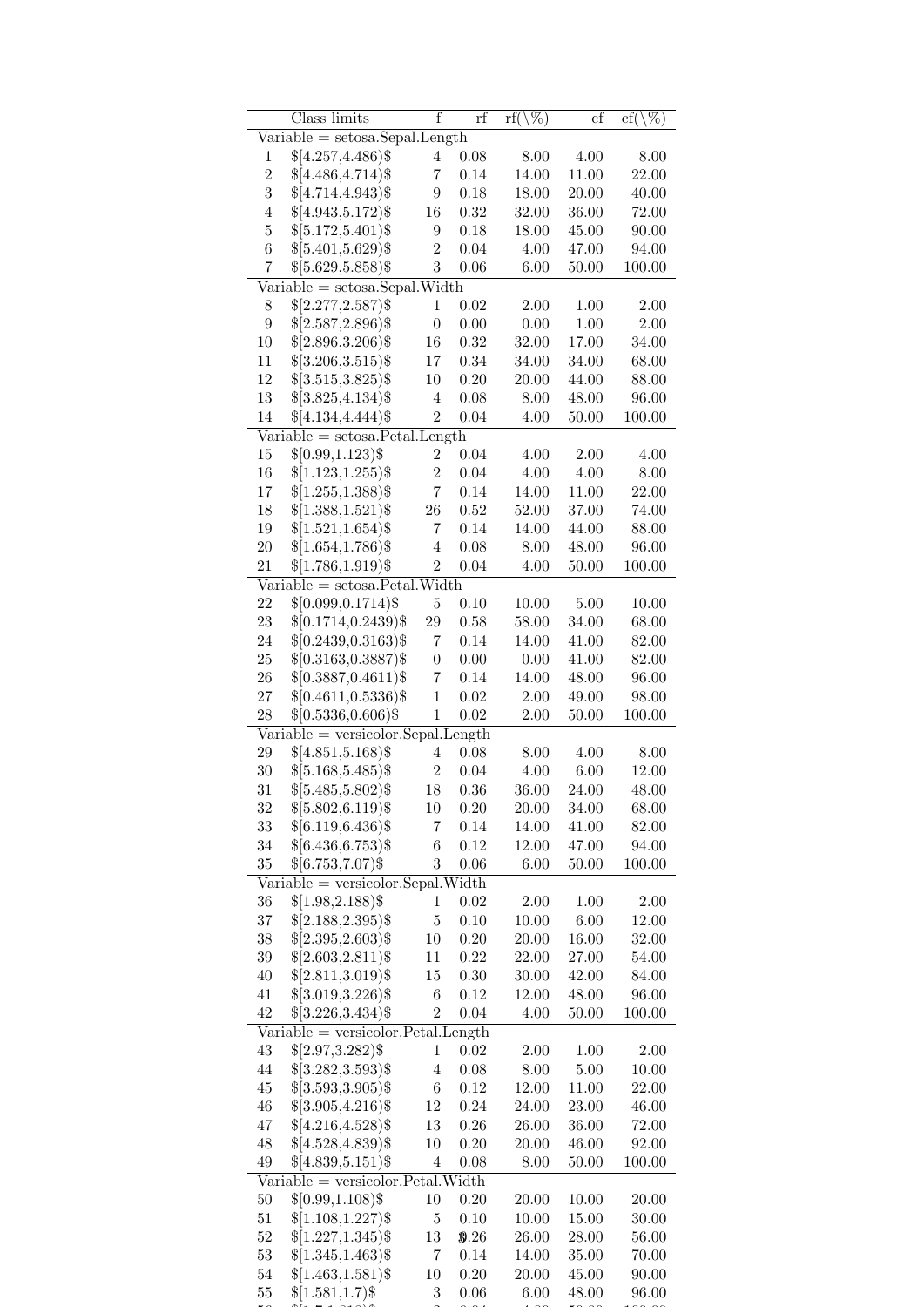Is not good! It's necessary to use the longtable begin.

```
> t51 \leftarrow xtable(t5)
> print(t51,+ table.placement='H',
```
+ include.rownames=FALSE,

```
+ sanitize.text.function = function(x){x},<br>+ tabular.environment='longtable',
```
- + tabular.environment='longtable',<br>+ floating=FALSE)
- floating=FALSE)

| Class limits                                                               | f              | rf   | $\overline{\mathrm{rf}}(\%)$ | $_{\rm cf}$ | $cf(\%)$ |  |  |  |
|----------------------------------------------------------------------------|----------------|------|------------------------------|-------------|----------|--|--|--|
| $\overline{\text{Variable}} = \text{setosa}.\text{Sepal}.\text{Length}$    |                |      |                              |             |          |  |  |  |
| [4.257, 4.486]                                                             | 4              | 0.08 | 8.00                         | 4.00        | 8.00     |  |  |  |
| [4.486, 4.714]                                                             | 7              | 0.14 | 14.00                        | 11.00       | 22.00    |  |  |  |
| [4.714, 4.943]                                                             | 9              | 0.18 | 18.00                        | 20.00       | 40.00    |  |  |  |
| [4.943, 5.172]                                                             | 16             | 0.32 | 32.00                        | 36.00       | 72.00    |  |  |  |
| [5.172, 5.401)                                                             | 9              | 0.18 | 18.00                        | 45.00       | 90.00    |  |  |  |
| [5.401, 5.629]                                                             | 2              | 0.04 | 4.00                         | 47.00       | 94.00    |  |  |  |
| [5.629, 5.858)                                                             | 3              | 0.06 | 6.00                         | 50.00       | 100.00   |  |  |  |
| $Variable = setosa.Sepal.Width$                                            |                |      |                              |             |          |  |  |  |
| [2.277, 2.587)                                                             | 1              | 0.02 | 2.00                         | 1.00        | 2.00     |  |  |  |
| [2.587, 2.896]                                                             | $\overline{0}$ | 0.00 | 0.00                         | 1.00        | 2.00     |  |  |  |
| [2.896, 3.206)                                                             | 16             | 0.32 | 32.00                        | 17.00       | 34.00    |  |  |  |
| [3.206, 3.515)                                                             | 17             | 0.34 | 34.00                        | 34.00       | 68.00    |  |  |  |
| [3.515, 3.825]                                                             | 10             | 0.20 | 20.00                        | 44.00       | 88.00    |  |  |  |
| [3.825, 4.134)                                                             | 4              | 0.08 | 8.00                         | 48.00       | 96.00    |  |  |  |
| [4.134, 4.444]                                                             | $\overline{2}$ | 0.04 | 4.00                         | 50.00       | 100.00   |  |  |  |
| $Variable = setosa.Petal.Length$                                           |                |      |                              |             |          |  |  |  |
| [0.99, 1.123)                                                              | $\overline{2}$ | 0.04 | 4.00                         | 2.00        | 4.00     |  |  |  |
| [1.123, 1.255]                                                             | $\overline{2}$ | 0.04 | 4.00                         | 4.00        | 8.00     |  |  |  |
| [1.255, 1.388]                                                             | 7              | 0.14 | 14.00                        | 11.00       | 22.00    |  |  |  |
| [1.388, 1.521]                                                             | 26             | 0.52 | 52.00                        | 37.00       | 74.00    |  |  |  |
| [1.521, 1.654]                                                             | 7              | 0.14 | 14.00                        | 44.00       | 88.00    |  |  |  |
| [1.654, 1.786]                                                             | 4              | 0.08 | 8.00                         | 48.00       | 96.00    |  |  |  |
| [1.786, 1.919]                                                             | $\overline{2}$ | 0.04 | 4.00                         | 50.00       | 100.00   |  |  |  |
| $Variable = setosa.Petal.Width$                                            |                |      |                              |             |          |  |  |  |
| [0.099, 0.1714)                                                            | 5              | 0.10 | 10.00                        | 5.00        | 10.00    |  |  |  |
| [0.1714, 0.2439)                                                           | 29             | 0.58 | 58.00                        | 34.00       | 68.00    |  |  |  |
| [0.2439, 0.3163)                                                           | 7              | 0.14 | 14.00                        | 41.00       | 82.00    |  |  |  |
| [0.3163, 0.3887)                                                           | 0              | 0.00 | 0.00                         | 41.00       | 82.00    |  |  |  |
| [0.3887, 0.4611)                                                           | 7              | 0.14 | 14.00                        | 48.00       | 96.00    |  |  |  |
| [0.4611, 0.5336)                                                           | 1              | 0.02 | 2.00                         | 49.00       | 98.00    |  |  |  |
| [0.5336, 0.606)                                                            | 1              | 0.02 | 2.00                         | 50.00       | 100.00   |  |  |  |
| $\overline{\text{Variable}} = \overline{\text{version}}$ olor.Sepal.Length |                |      |                              |             |          |  |  |  |
| [4.851, 5.168]                                                             | 4              | 0.08 | 8.00                         | 4.00        | 8.00     |  |  |  |
| [5.168, 5.485)                                                             | $\overline{2}$ | 0.04 | 4.00                         | 6.00        | 12.00    |  |  |  |
| [5.485, 5.802)                                                             | 18             | 0.36 | 36.00                        | 24.00       | 48.00    |  |  |  |
| [5.802, 6.119]                                                             | 10             | 0.20 | 20.00                        | 34.00       | 68.00    |  |  |  |
| [6.119, 6.436]                                                             | 7              | 0.14 | 14.00                        | 41.00       | 82.00    |  |  |  |
| [6.436, 6.753]                                                             | 6              | 0.12 | 12.00                        | 47.00       | 94.00    |  |  |  |
| [6.753, 7.07)                                                              | 3              | 0.06 | 6.00                         | 50.00       | 100.00   |  |  |  |
| $Variable = version. Sepal. Width$                                         |                |      |                              |             |          |  |  |  |
| [1.98, 2.188]                                                              | $\mathbf 1$    | 0.02 | 2.00                         | 1.00        | 2.00     |  |  |  |
| [2.188, 2.395]                                                             | $\overline{5}$ | 0.10 | 10.00                        | 6.00        | 12.00    |  |  |  |
| [2.395, 2.603]                                                             | 10             | 0.20 | 20.00                        | 16.00       | 32.00    |  |  |  |
| [2.603, 2.811)                                                             | 11             | 0.22 | 22.00                        | 27.00       | 54.00    |  |  |  |
| [2.811, 3.019]                                                             | 15             | 0.30 | 30.00                        | 42.00       | 84.00    |  |  |  |
| [3.019, 3.226]                                                             | 6              | 0.12 | 12.00                        | 48.00       | 96.00    |  |  |  |
| (3.226, 3.434)                                                             | $\overline{2}$ | 0.04 | 4.00                         | 50.00       | 100.00   |  |  |  |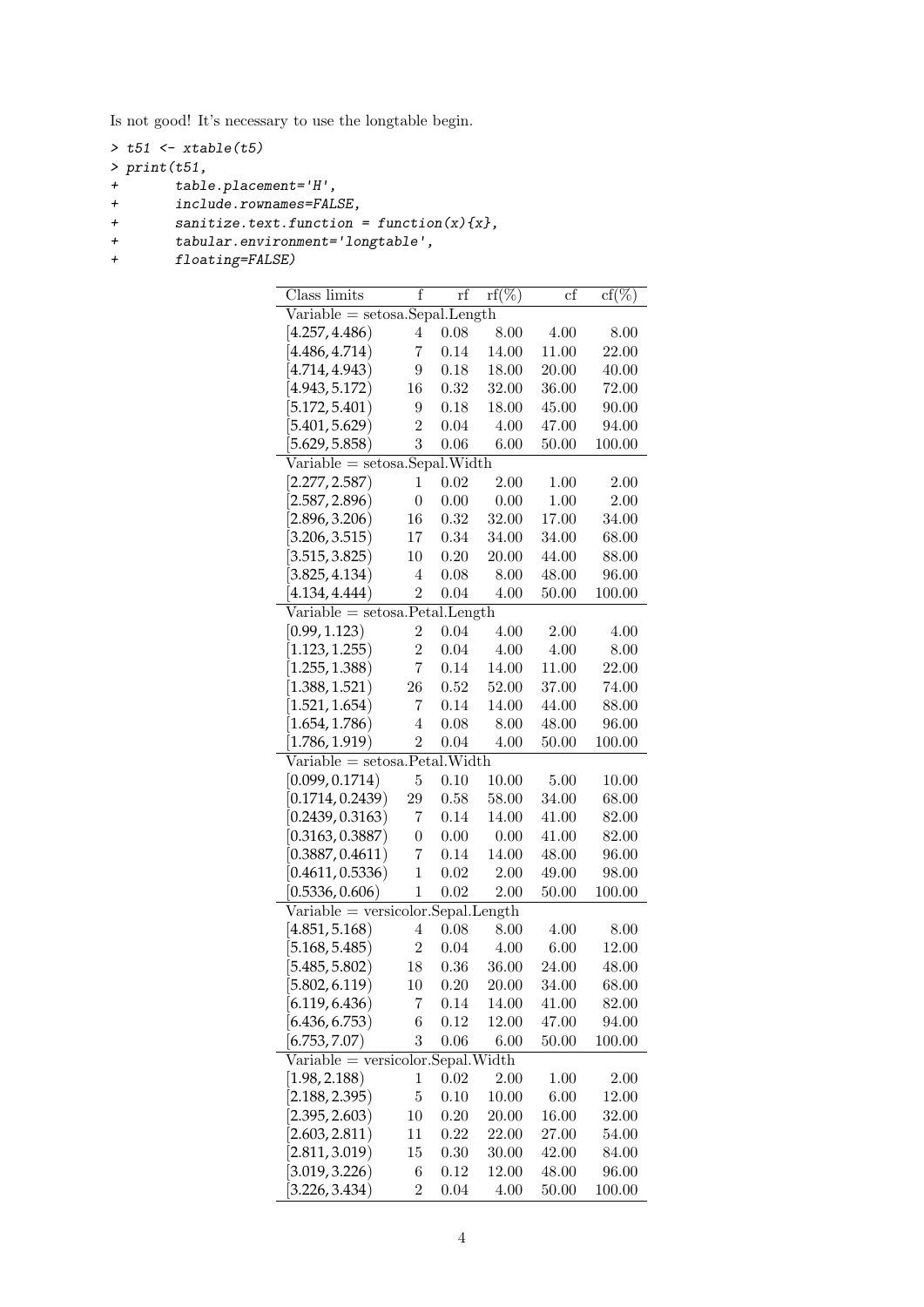| $Variable = version. Petal.Length$  |                |              |       |       |        |  |  |  |
|-------------------------------------|----------------|--------------|-------|-------|--------|--|--|--|
| [2.97, 3.282)                       | $\mathbf 1$    | 0.02         | 2.00  | 1.00  | 2.00   |  |  |  |
| [3.282, 3.593]                      | 4              | 0.08         | 8.00  | 5.00  | 10.00  |  |  |  |
| [3.593, 3.905]                      | 6              | 0.12         | 12.00 | 11.00 | 22.00  |  |  |  |
| [3.905, 4.216)                      | 12             | 0.24         | 24.00 | 23.00 | 46.00  |  |  |  |
| [4.216, 4.528]                      | 13             | 0.26         | 26.00 | 36.00 | 72.00  |  |  |  |
| [4.528, 4.839)                      | 10             | 0.20         | 20.00 | 46.00 | 92.00  |  |  |  |
| (4.839, 5.151)                      | 4              | 0.08         | 8.00  | 50.00 | 100.00 |  |  |  |
| $Variable = versionor.Petal.Width$  |                |              |       |       |        |  |  |  |
| [0.99, 1.108)                       | 10             | 0.20         | 20.00 | 10.00 | 20.00  |  |  |  |
| [1.108, 1.227]                      | 5              | 0.10         | 10.00 | 15.00 | 30.00  |  |  |  |
| [1.227, 1.345)                      | 13             | 0.26         | 26.00 | 28.00 | 56.00  |  |  |  |
| [1.345, 1.463]                      | 7              | 0.14         | 14.00 | 35.00 | 70.00  |  |  |  |
| [1.463, 1.581)                      | 10             | 0.20         | 20.00 | 45.00 | 90.00  |  |  |  |
| [1.581, 1.7]                        | 3              | 0.06         | 6.00  | 48.00 | 96.00  |  |  |  |
| [1.7, 1.818)                        | $\overline{2}$ | 0.04         | 4.00  | 50.00 | 100.00 |  |  |  |
| $Variable = virginica.Sepal.Length$ |                |              |       |       |        |  |  |  |
| [4.851, 5.298]                      | 1              | 0.02         | 2.00  | 1.00  | 2.00   |  |  |  |
| [5.298, 5.745)                      | $\overline{2}$ | 0.04         | 4.00  | 3.00  | 6.00   |  |  |  |
| [5.745, 6.192)                      | 8              | 0.16         | 16.00 | 11.00 | 22.00  |  |  |  |
| [6.192, 6.638]                      | 17             | 0.34         | 34.00 | 28.00 | 56.00  |  |  |  |
| [6.638, 7.085)                      | 10             | 0.20         | 20.00 | 38.00 | 76.00  |  |  |  |
| [7.085, 7.532)                      | 6              | 0.12         | 12.00 | 44.00 | 88.00  |  |  |  |
| (7.532, 7.979)                      | 6              | 0.12         | 12.00 | 50.00 | 100.00 |  |  |  |
| $Variable = virginica.Sepal.Width$  |                |              |       |       |        |  |  |  |
| [2.178, 2.415)                      | 1              | 0.02         | 2.00  | 1.00  | 2.00   |  |  |  |
| [2.415, 2.652)                      | 6              | 0.12         | 12.00 | 7.00  | 14.00  |  |  |  |
| [2.652, 2.889]                      | 12             | 0.24         | 24.00 | 19.00 | 38.00  |  |  |  |
| [2.889, 3.127]                      | 18             | 0.36         | 36.00 | 37.00 | 74.00  |  |  |  |
|                                     |                | 0.16         | 16.00 |       |        |  |  |  |
| [3.127, 3.364]                      | 8<br>3         |              |       | 45.00 | 90.00  |  |  |  |
| [3.364, 3.601]                      | $\overline{2}$ | 0.06         | 6.00  | 48.00 | 96.00  |  |  |  |
| [3.601, 3.838]                      |                | 0.04         | 4.00  | 50.00 | 100.00 |  |  |  |
| $Variable = virginica.Petal.Length$ |                |              | 6.00  |       |        |  |  |  |
| [4.455, 4.814]<br>[4.814, 5.173]    | 3              | 0.06<br>0.26 | 26.00 | 3.00  | 6.00   |  |  |  |
|                                     | 13             |              |       | 16.00 | 32.00  |  |  |  |
| (5.173, 5.532)<br>[5.532, 5.892]    | 9<br>12        | 0.18         | 18.00 | 25.00 | 50.00  |  |  |  |
|                                     |                | 0.24         | 24.00 | 37.00 | 74.00  |  |  |  |
| (5.892, 6.251)                      | 7              | 0.14         | 14.00 | 44.00 | 88.00  |  |  |  |
| [6.251, 6.61)                       | 3              | 0.06         | 6.00  | 47.00 | 94.00  |  |  |  |
| [6.61, 6.969]                       | 3              | 0.06         | 6.00  | 50.00 | 100.00 |  |  |  |
|                                     |                |              |       |       |        |  |  |  |
| [1.386, 1.549]                      | 3              | 0.06         | 6.00  | 3.00  | 6.00   |  |  |  |
| [1.549, 1.711]                      | $\overline{2}$ | 0.04         | 4.00  | 5.00  | 10.00  |  |  |  |
| [1.711, 1.874)                      | 11             | 0.22         | 22.00 | 16.00 | 32.00  |  |  |  |
| [1.874, 2.037]                      | 11             | 0.22         | 22.00 | 27.00 | 54.00  |  |  |  |
| [2.037, 2.2]                        | 6              | 0.12         | 12.00 | 33.00 | 66.00  |  |  |  |
| [2.2, 2.362]                        | 11             | 0.22         | 22.00 | 44.00 | 88.00  |  |  |  |
| (2.362, 2.525)                      | 6              | 0.12         | 12.00 | 50.00 | 100.00 |  |  |  |

To objects of the "fdt\_cat"class.

```
> t6 <- fdt_cat(sample(LETTERS[1:3],
+ replace=TRUE,
+ size=30))
> t6x < -xtable(t6)> print(t6x,
```